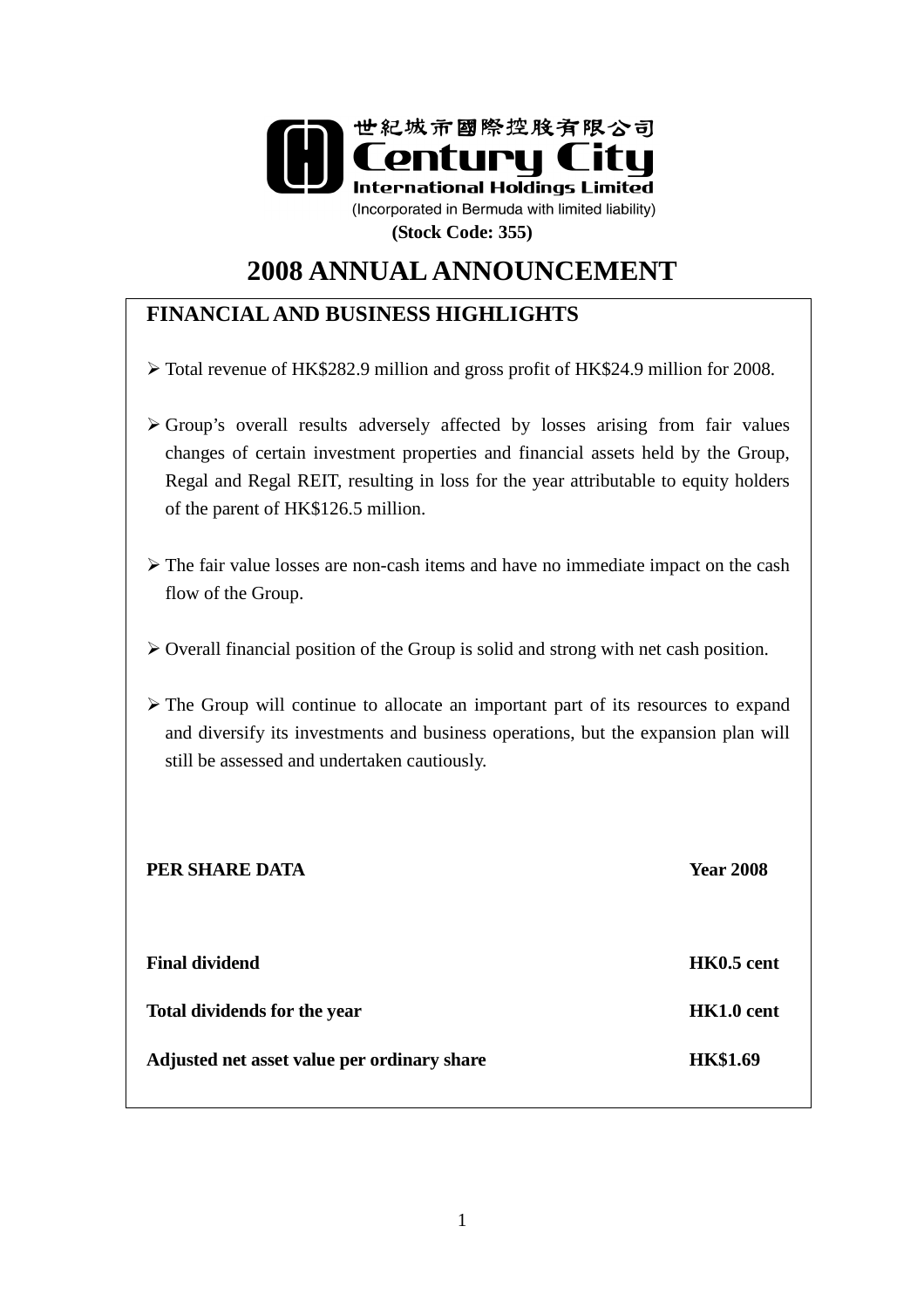

**Press Release** 31st March, 2009 **For Immediate Release** 

## **Century City Announces 2008 Annual Results**

Century City International Holdings Limited (stock code: 355) announced today its annual results for the year ended 31st December, 2008.

## **FINANCIAL RESULTS**

For the year ended 31st December, 2008, the Group recorded a consolidated loss attributable to shareholders of HK\$126.5 million. The loss incurred by the Group for the year under review was mainly attributable to the losses arising from the changes in the fair values of certain investment properties and financial assets held by the Group (which included those held by Paliburg Holdings Limited, the listed subsidiary of the Company), Regal and Regal REIT which is a listed associate of Regal. Such decrease in the fair values largely reflected the significant downturn in the financial and property market conditions in Hong Kong which, in turn, was brought about by the recent global financial crisis. These fair value losses are however non-cash items and do not have an immediate impact on the cash flow of the Group.

For the purpose of reference and ease of comparison, supplementary information on the Group's net assets position, compiled on an adjusted basis to reflect more fairly the share of net assets as attributable to the interests held by Regal in Regal REIT, is provided in the results announcement released today. **The adjusted net asset value per ordinary share is HK\$1.69.** 

## **DIVIDEND**

The Directors have resolved to recommend the payment of a final dividend of HK0.5 cent per ordinary share for the year ended 31st December, 2008 (2007 – HK1.0 cent).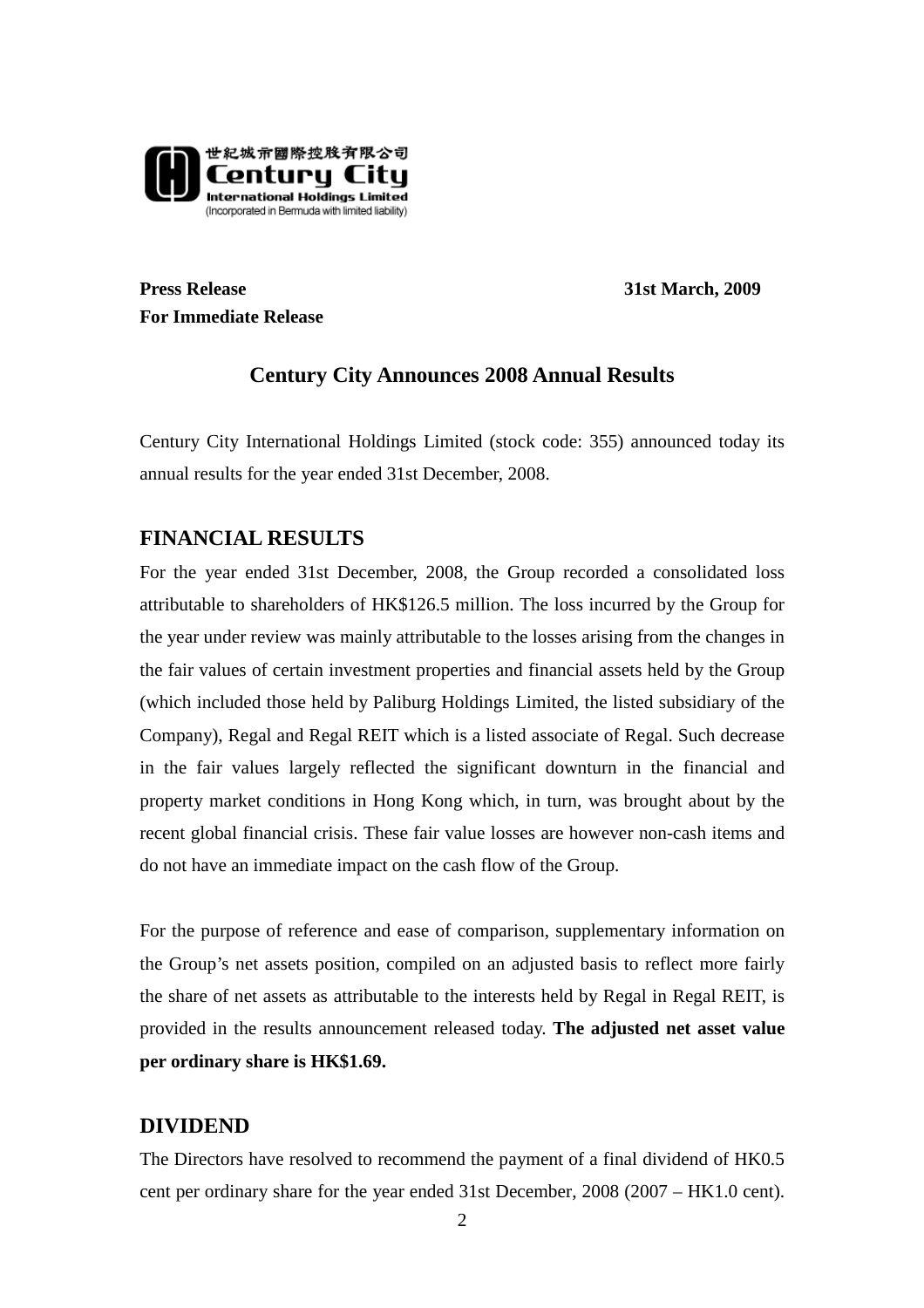The final dividend being recommended is comparatively lower than that in last year as it is considered prudent for the Company to conserve cash resources under the present economic climate. Together with the interim dividend of HK0.5 cent per ordinary share paid in October 2008 (2007 – HK0.5 cent), total dividends per ordinary share for the year ended 31st December, 2008 will amount to HK1.0 cent (2007 – HK1.5 cents).

#### **REVIEW OF OPERATIONS**

As mentioned in the 2008 Interim Report, the Group has taken a relatively cautious approach in its investment assessment on committing to mining projects, due to the uncertainties prevailing over the global financial markets and the large amount of initial capital that would be required to start off a mining operation.

With respect to the agreement that was entered into by the Group with certain independent third party vendors to purchase a total of 51.8% equity interest in a company incorporated in Mongolia, which held certain exploration and mining licences for mineral resources in Mongolia, completion of the transaction was subject to fulfillment of certain stipulated conditions precedent. The latest date for completion of this agreement was last extended in January 2008 to 31st December, 2008. Up to 31st December, 2008, some of the conditions precedent prescribed in the agreement had not been fulfilled and/or waived. Accordingly, a termination agreement was entered into between the Group and the vendors on that same date to terminate the agreement, pursuant to which the entire deposit of HK\$10 million previously paid by the Group, together with interest earned, were returned to the Group.

Nevertheless, the proposed diversification of the Group's investment and asset portfolio still remains one of the Group's sturdy business objectives.

#### **PALIBURG GROUP, REGAL GROUP AND REGAL REIT**

For the year ended 31st December, 2008, Paliburg Group recorded a consolidated loss attributable to shareholders of HK\$468.8 million.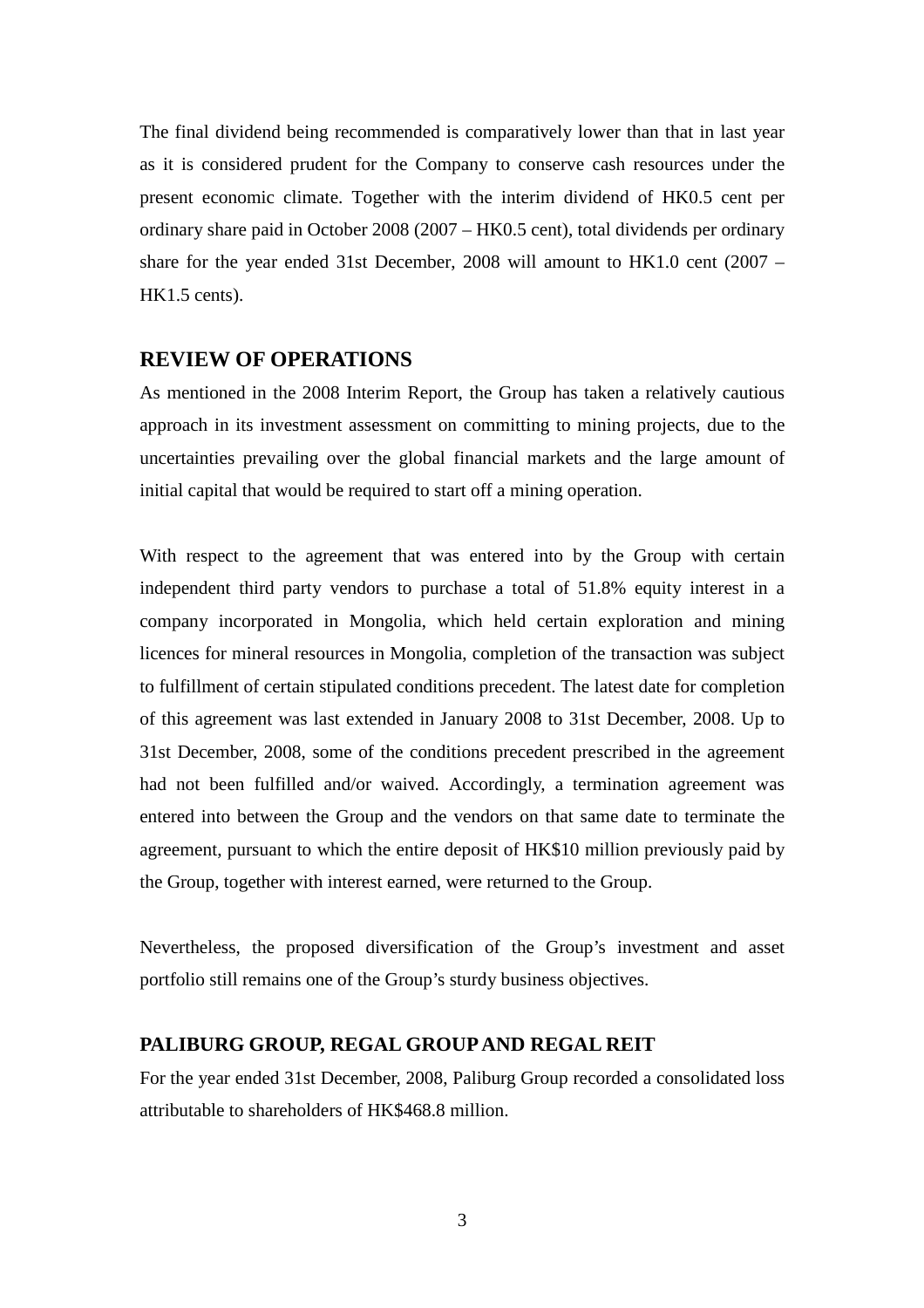For the year ended 31st December, 2008, Regal Group recorded a consolidated loss attributable to shareholders of HK\$808.8 million.

For the year ended 31st December, 2008, Regal REIT recorded a consolidated net loss before distributions to unitholders of HK\$2,150.2 million and total distributable income for the year under review amounted to HK\$501.9 million.

For 2008 final results and further information on Paliburg Group and Regal Group, please refer to their respective press releases and full set of results announcements released today.

For 2008 final results and further information on Regal REIT, please refer to its press release and full set of results announcement released on 26 March 2009.

#### **OUTLOOK**

Despite the recent financial turbulence, the overall financial position of Century City Group as a whole remains solid and strong with net cash position. The volatile market environment is expected to persist at least in the near term, but due to the tightened liquidity, it can also be expected that more investment opportunities will become available on increasingly favourable terms. In pursuit of its stated business objective, the Group will allocate an important part of its resources to expand and diversify its investments and business operations, though the expansion plan will still be assessed and undertaken cautiously. The Group will continue to watch out closely for appropriate investment opportunities in the natural resources sector, particular as regards some mining prospects that might become available with relatively less initial capital outlay but having substantial potential reserves.

"Despite the challenging times ahead, the Directors are still hopeful that the Group will be able to build up and expand its investment and assets portfolio, with a view to enhancing capital growth for the long term benefits of shareholders." concluded Mr Y. S. Lo, Chairman and Chief Executive Officer of the Group.

```
# # #
```